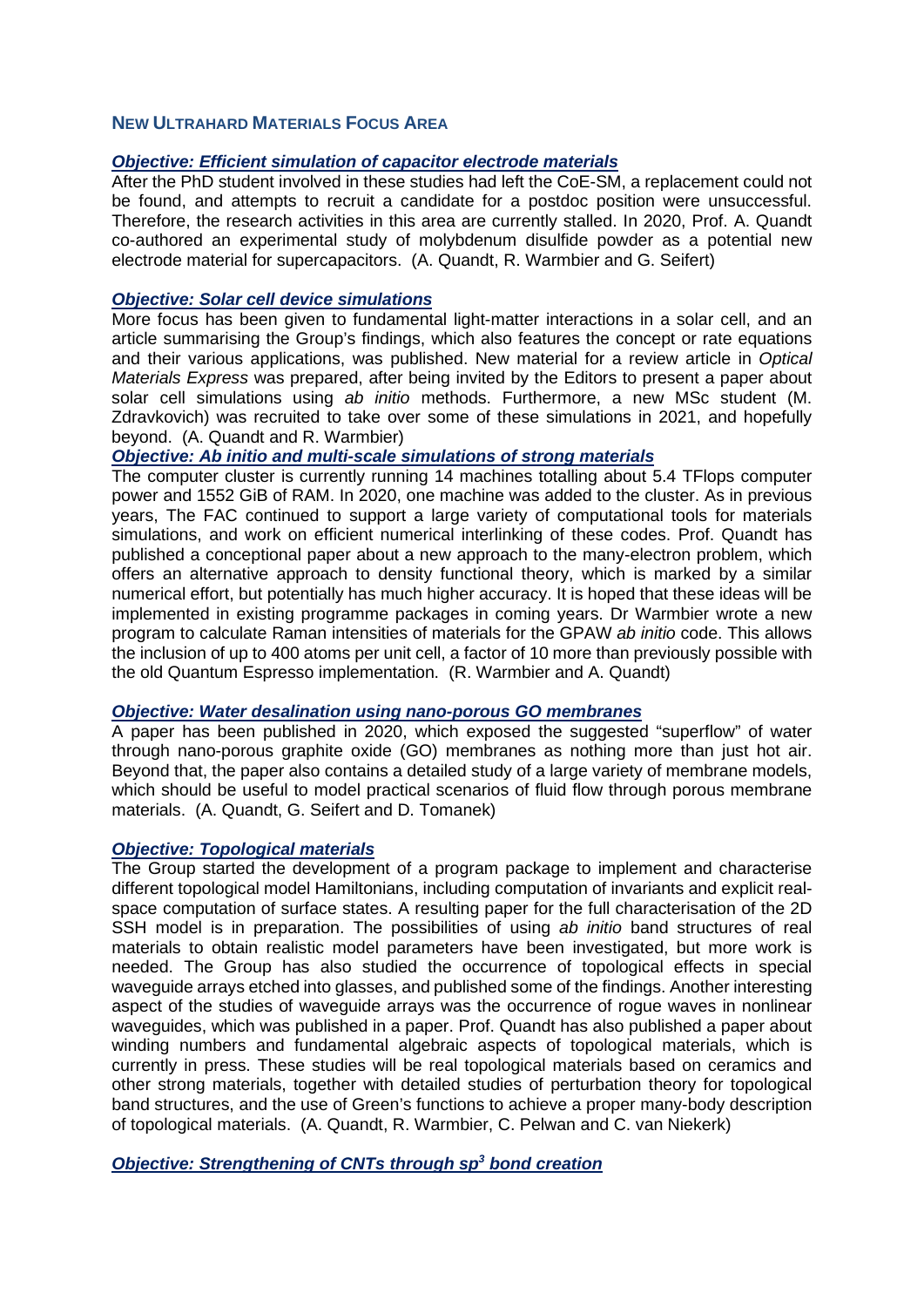As an independent extension of a related project with Prof. Hearne, the Group studied the creation of *sp*<sup>3</sup> bonds on defect decorated single wall CNTs using pressure and shear strains using Molecular Dynamics simulations. As a secondary research goal, the Raman signature of different defect structures was investigated. Results will be presented in Mr. Maphisa's MSc dissertation mid-2021 and resulting publications. (R. Warmbier and X. Maphisa)

# *Objective: Synthesis and characterization of luminescent nanomaterials for solar cells, solid state lighting and gas sensing applications*

The Group did not make a good progress in 2020 due to limited access to the laboratory during the nationwide COVID-19 lockdown. However, a few students did some work. For example, Ms Prettier Maleka (PhD) whose project is on the preparation and characterization of inorganic caesium lead iodide perovskite (CsPbI3) for photovoltaic applications. She made considerable progress on the theoretical calculations of lattice parameters and formation energies for CsPbI<sub>3</sub> using density functional theory (DFT). She has prepared a draft manuscript to report phase stability, electronic structure and optical properties of CsPbI3. She could not visit University College London-UCL as planned for fabrication and testing CsPbI3 photovoltaic cells due to traveling restrictions, an online meeting was held with the UCL collaborator.

Mr Fekadu Ayele (PhD), whose project is on the CulnS $\frac{s}{Z}$ nS/ZnS core-shell quantum dots, also could not visit the Korea Institute of Science and Technology (KIST) to fabricate and test quantum dots light emitting diodes. Instead, the were sent samples to KIST for preliminary testing, but they did not yield good results. He has prepared two draft manuscripts. The project has been modified slightly to enable him to complete his study before the end of this year.

Ms Charsline Gatsi (PhD) made considerable progress on the synthesis and characterisation of  $Ga_2O_3$  nanostructures. She is planning to spend some time at the CSIR to use the gas sensing facility to evaluate the gas sensing properties of her  $Ga<sub>2</sub>O<sub>3</sub>$  nanostructures.

Mr Teboho Matsoha (MSc) completed all the experiments on the synthesis, characterisation and performance testing of Ga/Mg-ZnO nanomaterials on organic photovoltaic cells. He is planning to submit his dissertation for examination by the end of March 2021.

Thabang Melato (PhD) needs to start synthesising bulk heterojunction P3HT:2,3,4-OMe-PCBM and PTB7-Th:2,3,4-OMe-PCBM OSCs photo-active layers. In 2020, he only managed to be trained on UJ's newly installed and commissioned state-of-the-art quanta master 800 spectrofluorometer.

Overall, most of the objectives set for 2020 could not be achieved, and everyone hopes to do better in 2021. (Ms P. Maleka, F. Ayele, Ms C. Gatsi, T. Matsoha, T. Melato and M. Ntwaeaborwa)

#### *Objective: Irreversible nanotube interlinking using combined ion-implantation preprocessing, high pressures and high temperatures*

Low-fluence light-ion (<sup>11</sup>B<sup>+</sup>) high-energy (150 keV/ion) implantation pre-processing of double walled carbon nanotubes (DWCNTs) has been effected to 'decorate' them with defects. These are intended to serve as nucleation sites for potential *sp*<sup>3</sup> interlinking between tube walls in proximity upon strong deformation of the tube cross-sections under cold compression to 20-25 GPa in diamond anvil cells. The pressure response of such implanted DWCNTs is monitored *in situ* using Raman spectroscopy, and compared with those of pristine reference DWCNTs. Pressure dependences of the G mode frequency and D to G band intensity-ratio, and radial breathing modes have been monitored. The light-ion low-fluence implantation lowers the threshold pressure for deformation of tube cross-sections to highcurvature profiles decorated with defects, rendering suitable tube local environments for interlinking. The question whether irreversible *sp*<sup>3</sup> interlinking at low volume fractions is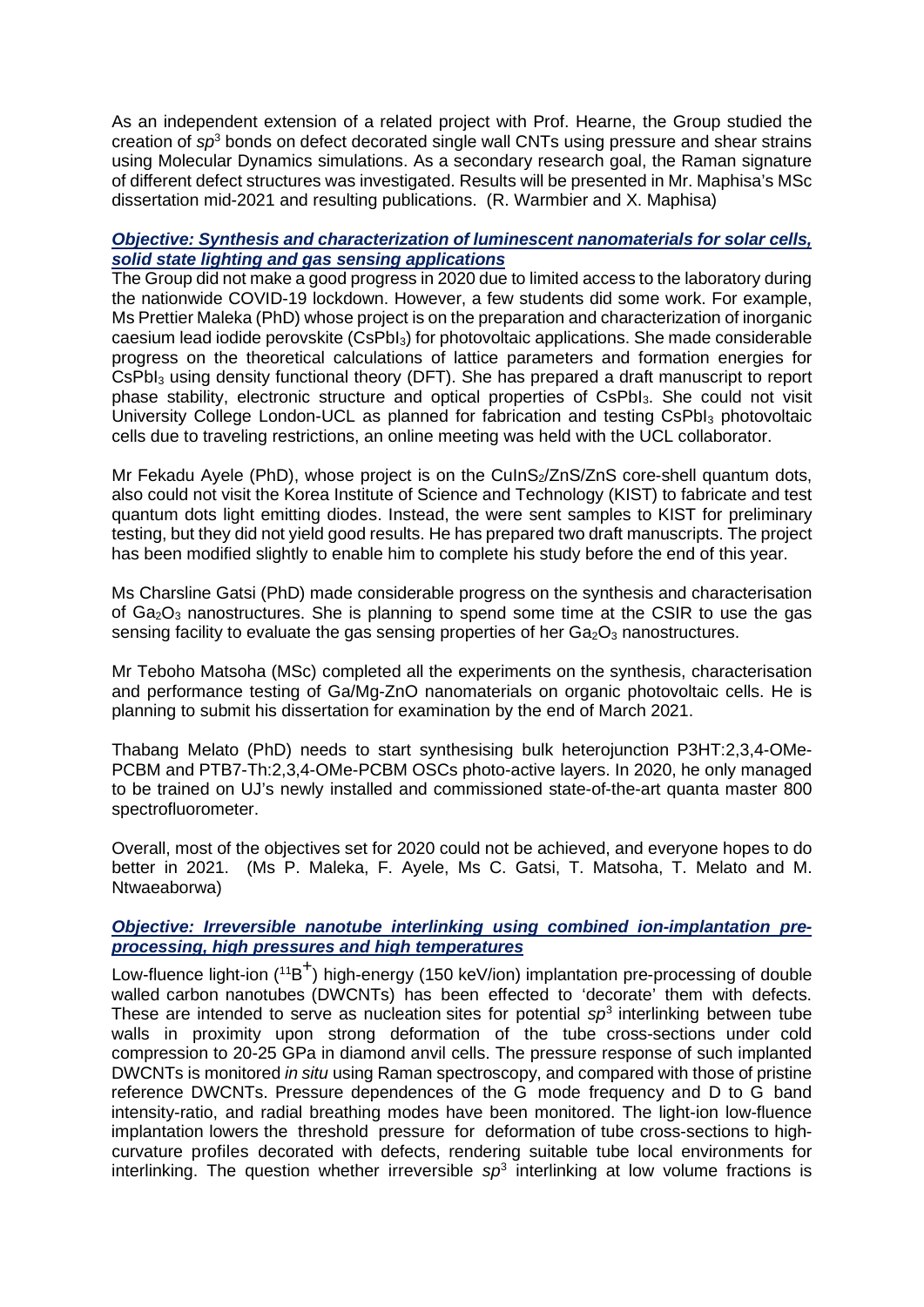discerned in the Raman data from implanted tube bundles under compression, and the stability of such bonding have been considered. Simulations by Dr Warmbier using semiempirical REAX force fields suggest that vacancy-assisted interlinking in DWCNTs forms stable *sp*<sup>3</sup> bonds both within a DWCNT and across CNTs. This work has been submitted to *Phys. Rev. Materials* and the reservations and recommendations of the reviewers are being resolved.

It is planned to extend beyond the above-mentioned first phase of cold compression studies, to implement a multi-stimuli approach including low-fluence C-ion or He-ion implantation preprocessing at different fluences, high-pressures and CO<sub>2</sub> laser heating of both DWCNTs and single-walled CNTs (SWCNTs). The rationale for this implantation strategy is to limit defect production to that of single vacancy (point) defects. The Raman spectroscopy signatures described above are key to probing for wall-to-wall (outer-to-inner and outer-to-outer) interlinking. Collaborators are Prof. Mervin Naidoo (for the implantation work) and Dr Rudolph Erasmus for the Raman investigations (VIS-Raman and UV-Raman). Further plans include the numerical characterisation of the Raman signature of different defects and interlinks in CNTs to assist with the interpretation of experimental data. Molecular dynamics simulations combining different defect, pressure and temperature regimes are planned to give further inside into defect proliferation and *sp*<sup>3</sup> creation processes. Mr Liberty Kapesi, who completed his MSc with distinction during 2018, registered for a PhD in 2019 to implement these multistimuli experiments, and his work is ongoing. (G.R. Hearne, L. Kapesi and R. Warmbier)

## *Objective: Pressure-induced spin crossover in nanoporous host-guest framework structures*

The aim of the study is to investigate pressure effects on spin crossover (SCO) behaviour in porous crystalline structures, in particular metal organic framework (MOF) compounds. These MOFs involve ferrous iron (Fe(II)) centres with coordinated organic ligands, which form linkers between neighbouring Fe(II) metal centres. SCO involves the spin-pairing of 3*d* electrons in low-lying orbitals with attendant changes to magnetic behaviour and bond lengths. The MOFs act as a host when guest molecules penetrate the framework and occupy void space within. At a specific temperature, the guest molecules interact with the metal centres of the MOF and trigger SCO. By the application of pressure, more guests are forced into the MOF, thus increasing the guest density within the framework. Guest-to-ligand interactions trigger highspin (paramagnetic) to low-spin (diamagnetic) switching in most metal-ion cores, thus rendering potential pressure sensor or actuator capabilities. Pressurisation should tune the SCO transition temperature to higher temperatures as the amount of metal centres which interact with the guests increases, and smaller unit-cell volumes are attained where the lowspin state is energetically (enthalpically) favoured. This phenomenon is investigated for varying bipyridyl derivatives constituting the linkers of the framework and guests incorporated into void space. The aim is to attain high SCO temperatures, near room temperature, with a major fraction of the Fe atoms undergoing SCO. In this regard, first successful experiments have been completed on the  $[(Fe<sub>2</sub>(azpy)<sub>4</sub>(NCS)<sub>4</sub>)•(G)]<sub>n</sub> MOF$ , where G = quest molecule. This has been published in ChemPlusChem (see doi.org/10.1002/cplu.202000557), as part of the MSc research of Mr R. Goliath. First attempts at a Raman characterisation of the MOF at ambient conditions were made successfully, and interpretation of the Raman spectra have been aided by the calculations of Dr Warmbier. Raman pressure studies are planned for the near future to investigate the structural changes at SCO. (G.R. Hearne, B. Vatsha, R. Goliath and R. Warmbier)

# *Objective: Optical characterisation of rare-earth doped ZnO*

Site-selective laser spectroscopy of rare-earth doped ZnO is ongoing. The need for monovalent charge compensation has been established and demonstrated by the significant increase in emission in powders co-doped with Li<sup>+</sup>. In films, the emission remains quite weak,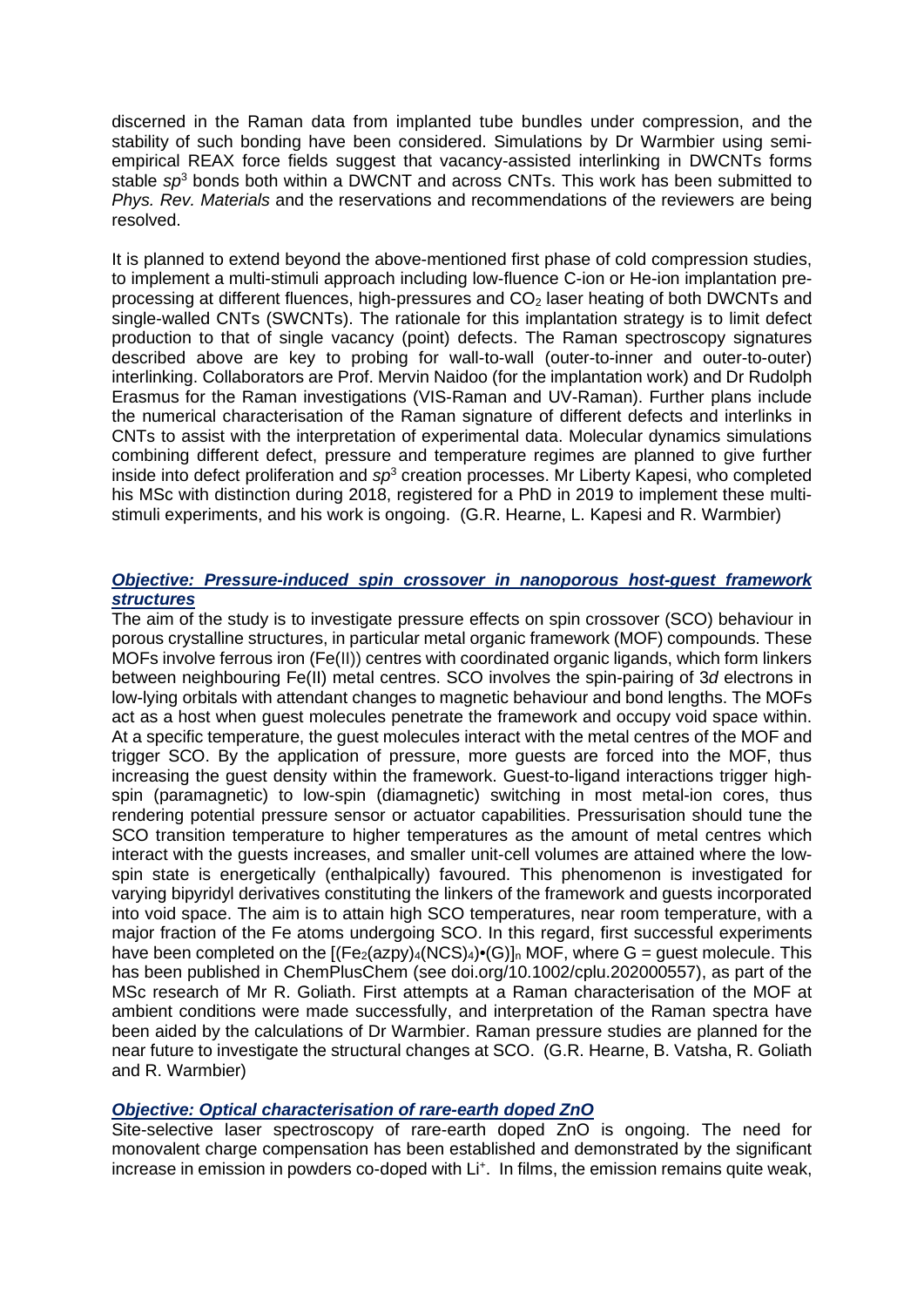possibly due to remote and sparse charge compensating impurities. It is not immediately obvious how intentional charge compensation can be achieved in the films. Outputs of N.C. Gatsi's MSc project (2019 graduation) were realised in 2020. The work on ZnO:Nd<sup>3+</sup>:Li<sup>+</sup> has been published, while that for  $ZnO:Nd^{3+}$  films has been submitted for consideration. The effects of double doping with other rare earths are being investigated in the powder samples. Collaboration continues with Dr R.A. Jackson of Keele University, UK and Prof D Wamwangi. (M. Mujaji)

# *Objective: Radiation Damage Assessment of materials used in the TILECAL section of the ATLAS detector at the Large Hadron Collider at CERN*

The radiation damage to the optical properties of plastic scintillators is being assessed following irradiation using a 6 MeV proton beam produced by the 6 MV tandem accelerator of iThemba LABS, Gauteng. A comparative is drawn between polyvinyl toluene based commercial scintillators EJ200, EJ208, EJ260 and BC408 as well as polystyrene based scintillator UPS923A and scintillators manufactured for the TILECAL. Results on the proton induced damage so far indicate a reduction in the light output and transmission capability of the plastics. Scintillators containing a larger Stokes shift, i.e. EJ260 and EJ208 exhibit the most radiation hardness. The EJ208 is recommended as a candidate to be considered for the replacement of Gap scintillators in the TILECAL for future upgrades. Research is also being conducted on new low electron work function materials which can be radiation hard in order to be used in neutron exposed photomultipliers. In addition, radiation hardness of different optical fibres in the TILACAL – ATLAS detector is being investigated. (E. Sideras-Haddad)

## *Objective: Magnetic ordering in diamond induced by proton irradiation*

The investigations of the magnetic properties of ultra-pure type-IIa diamond following irradiation with proton beams of ≈1-2 MeV energy continue. SQUID magnetometry indicates the formation of Curie type paramagnetism according to the Curie law. Raman and photoluminescence spectroscopy measurements show that the primary structural features created by proton irradiation are the centers: GR1, ND1, TR12 and 3H. The Stopping and Range of Ions in Matter (SRIM) Monte Carlo simulations, together with SQUID observations, show a strong correlation between vacancy production, proton fluence and the paramagnetic factor. At an average surface vacancy spacing of ≈1-1.6 nm and bulk (peak) vacancy spacing of ≈0.3-0.5 nm Curie paramagnetism is induced by formation of ND1 centres with an effective magnetic moment μeff∼(0.1-0.2) μB. (E. Sideras-Haddad, J. Mdhuli, M. Madhuku, T. Gkanetsos, M. Hernandez-Garcia, M. Ramos and A. Zuchiatti)

## *Objective: Investigation of novel synthesis methods of nanomaterials based on lasersolid interactions*

New and novel approaches for the synthesis of Carbon Nanospheres (CNS) based on the interaction between UV laser irradiation and the surface of HOPG crystal and Carbon-likediamonds were investigated. The required phase transition from an ordered crystalline form of carbon to a spherical nanostructured carbon was mediated by a laser induced shockwave during the impact of high-power laser pulses of a short wavelength on the HOPG flat surface. The direct laser irradiation of the surface of a HOPG crystal takes place in hydrogen atmosphere. The interaction of successive laser pulses with the HOPG surface results in a laser ablation process. The plausible mechanism responsible for the effect is related to the formation of a vapour cloud with compressed pressure and extreme high temperature which is known as the vapour plume. As the vapour plume plasma expands, recoil pressure creates different regimes of shockwaves of extreme shock pressure which propagates along the surface of the HOPG sample. The temperature and pressure carried by the shock wave, as it travels to different regions from the epicentre of the impact to the outer region, ultimately define the conditions for the required carbon phase transition and promotion of micro and nanostructure growth. The essential catalytic role of hydrogen during the first steps of CNS nucleation is being investigated. Critical parameters such as energy density, repetition rate, number of pulses, and the hydrogen content are being investigated in order to optimise the